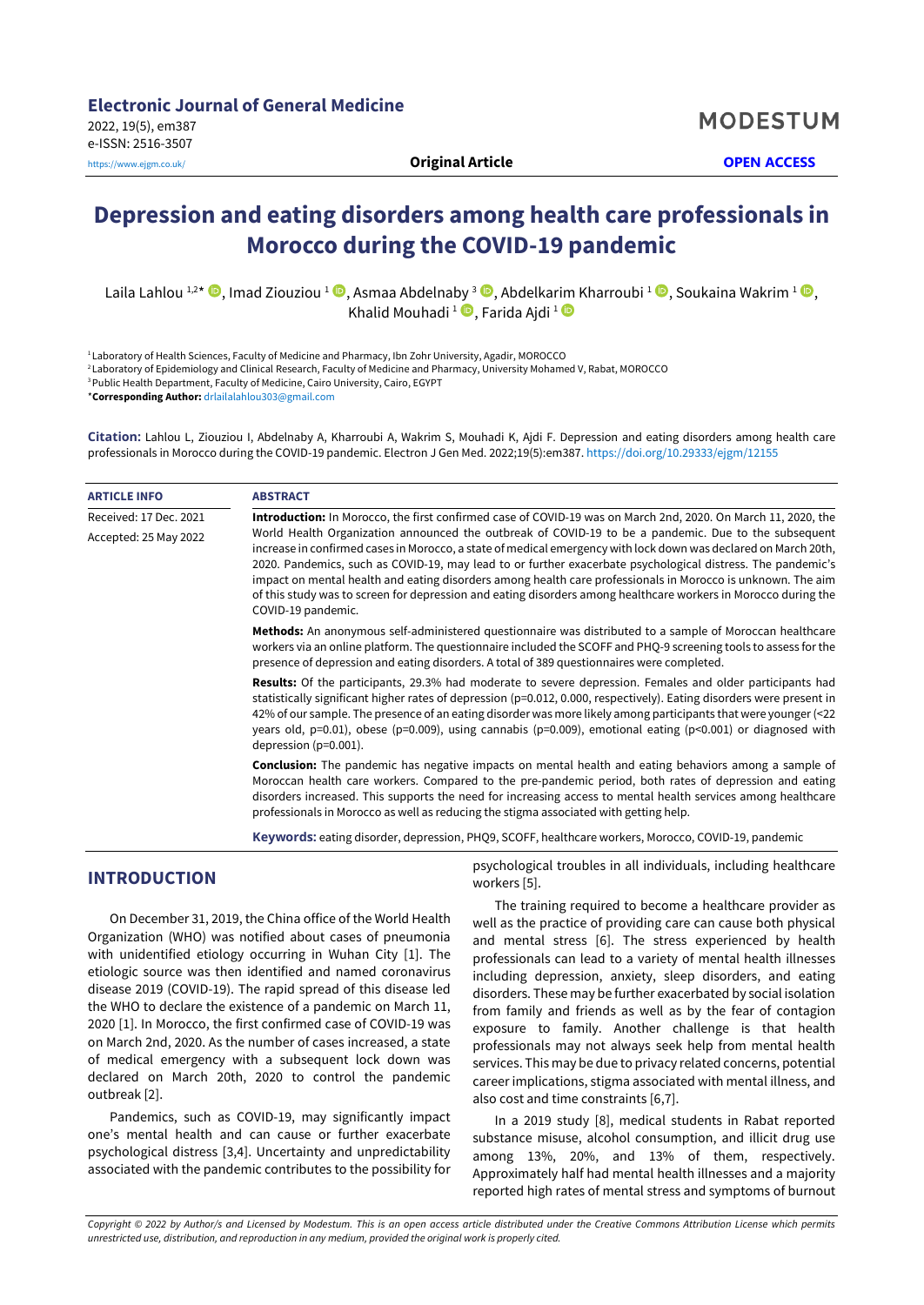[8]. Given these statistics were collected prior to the pandemic, it is likely reported stress levels and substance use may have increased since then. During the acute SARS outbreak, it was reported that 89% of healthcare workers to be considered highrisk for developing psychological difficulties [9]. During the pandemic, healthcare professionals are exposed to high levels of stress, which may increase their risk of mental health problems and eating disorders [10-12].

The aim of this study was to screen for eating disorders and depression among healthcare professionals during the COVID-19 pandemic in Morocco.

## **METHODS**

We recruited 389 healthcare workers including medical doctors, nurses and medical students in Morocco to participate in an online survey on April and May 2020.

Data were collected through anonymous self-administered questionnaire through online platform using Google Forms [\(https://docs.google.com/forms/\)](https://docs.google.com/forms/). We distributed the survey through social media to groups of medical doctors, nurses and medical student.

The questionnaire consists of six parts: demographic data, sleeping habits, physical activity, addictive behavior and eating disorders were assessed by the French version of the SCOFF questionnaire. Mental health assessment: We used the French version of the 9-items patient health questionnaire (PHQ-9). The French version of the PHQ-9 questionnaire included demographic data such as occupation (medical doctor, nurse, and medical student), gender (male and female), age, and marital status. This is a self-reported tool that evaluate the severity of depression. Scores are in four categories: minimal or no depression (0-4), mild depression (5-9), moderate depression (10-14), or severe depression (15-24) [13,14]. Eating disorders assessment: We used the French version of the 5-item SCOFF questionnaire. This tool of screening has 94.6% sensitivity and 94.7% specificity. The SCOFF is considered positive if there are at least two answers by "yes" confirming a problem among the five items. Positive SCOFF means existing of bulimia or anorexia [15,16].

## **Sample Size Calculation**

We calculated the sample size using the formula for estimation of a proportion with following data:

$$
n = \frac{Z^2 x p x (1-p)}{margin\ error^2},
$$

where n is the number of participants, Z is the standard normal deviate, corresponding to a significance criterion of 0.05 (95), =1.960, p is peri COVID-19 era prevalence of anxiety (22.6%), depression (18.3%), and eating disorders (28.3%) [17], and margin error is between 0.032 and 0.052.

#### **Statistical Analysis**

Data were exported using CSV and analyzed using the statistical package for the social sciences version 13.0 software provided by the Laboratory of Biostatistics, Faculty of Medicine, Rabat. We started by exploring the distributions, frequencies and percentages for the numeric and categorical variables. Descriptive analyses were used to summarize data. Results are presented as numerical values and percents for categorical variables, means and standard deviation (SD), or median and interquartile range for continuous variables.

|              | <b>Table 1.</b> Socio-demographic & eating habits characteristics of |  |  |  |
|--------------|----------------------------------------------------------------------|--|--|--|
| participants |                                                                      |  |  |  |

|                                        | Descriptive statistics (n=389) |
|----------------------------------------|--------------------------------|
| Age (years) mean[range]                | 30.87±12.73[19-71]             |
| Gender                                 |                                |
| Male                                   | 139(35.8)                      |
| Female                                 | 249(64.2)                      |
| Professional status                    |                                |
| Medical student                        | 229(59)                        |
| General clinician                      | 59(15.2)                       |
| Specialist clinician                   | 44(11.3)                       |
| Caregiver                              | 10(2.6)                        |
| <b>Nurse</b>                           | 32(8.2)                        |
| Other                                  | 14(3.6)                        |
| BMI (kg/m <sup>2</sup> ) mean[range]   | 23.7 [21.2-26.6]               |
| Underweight                            | 19(5.5)                        |
| Normal                                 | 225(65.2)                      |
| Overweight                             | 77(22.3)                       |
| Obese                                  | 24(7)                          |
| Consumption                            |                                |
| Cooking food                           | 370(95.4)                      |
| Fast food                              | 18(4.6)                        |
| Number of meals per day                |                                |
| 1                                      | 3(0.8)                         |
| $\overline{2}$                         | 76(19.6)                       |
| 3                                      | 250(64.4)                      |
| 4                                      | 59(15.2)                       |
| Eating out of frustration or eating to | 168(43.5)                      |
| compensate for stress                  |                                |
| Drinking water per day                 |                                |
| Less than 1 litre                      | 143(36.9)                      |
| Between 1 to 2 liters                  | 193(49.7)                      |
| Over than 2 liters                     | 50(12.9)                       |
| Eating fruits and vegetables           | 319(82.4)                      |
| Impact of confinement on weight        |                                |
| No change                              | 210(54.1)                      |
| Yes, gain                              | 110(28.4)                      |
| Yes, lose                              | 67(17.3)                       |

A search for factors associated with eating disorders and moderate to severe depression were made using the Chisquare test or Fisher's exact test and student's t test or Mann Whitney test depending on the conditions of application. Then logistic regression was used to exclude possible confounding factors. P-values <5% were considered significant.

#### **Ethical Considerations**

Informed consents were obtained from participants prior to registration. The questionnaires were anonymous, and confidentiality of data was maintained throughout all research steps.

## **RESULTS**

#### **Socio-Demographic Characteristics of Participants**

A total of 389 health professionals participated in the completion of the questionnaire. Socio-demographic characteristics and eating habits are presented in **Table 1**. Participation rate was 30%. Of the health professionals who completed the questionnaire, 59% were medical students, 15.2% were general practitioners, 11.3% were medical specialists, 8.2% were nurses, and 6.2% were categorized as other health professional members. The mean age of participants was 30.87 (SD=12.73) years, with a female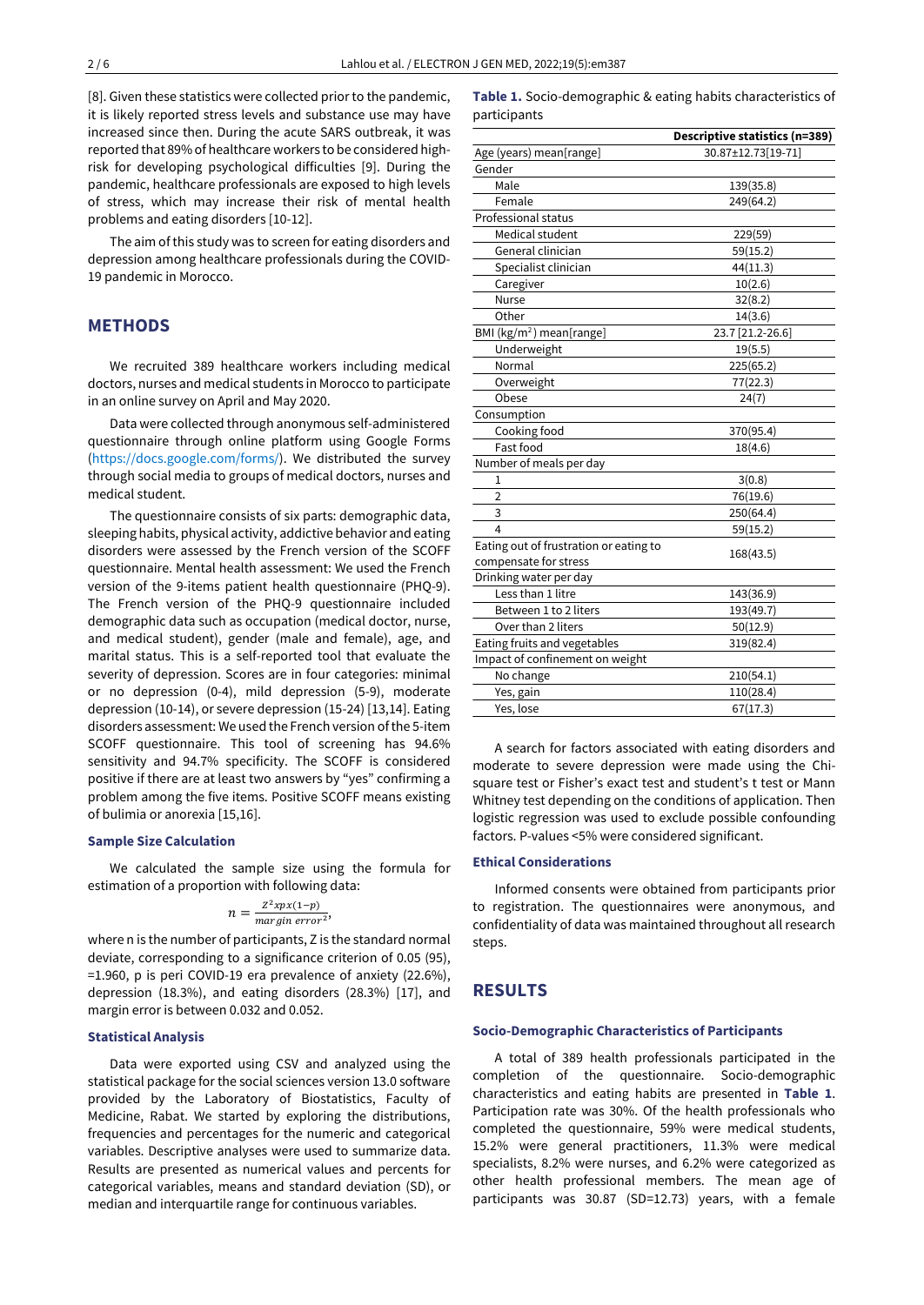

predominance of 64.2%. Presence of chronic illness was reported by 16% of the participants. The mean body mass index (BMI) was 23.7 kg/m<sup>2</sup>.

#### **Prevalence of Depression**

The PHQ-9 score among participants ranged from 0 to 24 with a mean score of 7.31 (SD=5.41). Approximately one third of the participants had minimal to no depression (34.4%, 134), 36.2% (141) had mild depression, 19.5% (76) had moderate depression, and 9.8% (38) had severe depression. There was a moderate positive correlation between PHQ-9 score and age (r=0.518, p<0.001). When compared to males, females had statistically significant higher levels of depression; 150 (65.5%) females had mild to moderate depression compared to 67 (56.3%) males (p=0.012).

## **Prevalence of Eating Disorder**

About 42% of healthcare participants had eating disorder. About one third had body image issue. The results are shown both in **Table 2** and **Figure 1**.

Multiple risk factors were associated with an increased likelihood of having an eating disorder (defined by a positive SCOFF). The presence of an eating disorder was more likely among participants that were younger (<22 years old, p=0.01), obese (p=0.009), using cannabis (p=0.009), emotional eating (p<0.001), or diagnosed with depression (p=0.001). Other factors were not statistically significant as shown in **Table 3**.

By using multivariate analysis, it was found that cannabis use is associated with the highest risk of scoring positive on

|                               | <b>SCOFF negative</b>  | <b>SCOFF positive</b> | p-value |
|-------------------------------|------------------------|-----------------------|---------|
| Moderate to severe depression | 46(43)                 | 61(57)                | 0.001   |
| BMI ( $kg/m2$ ) mean[range]   |                        |                       | 0.009   |
| Underweight                   | 16(8.1)                | 3(2.1)                |         |
| Normal                        | 130(65.7)              | 91(64.5)              |         |
| Overweight                    | $\overline{44}$ (22.2) | 31(22)                |         |
| Obese                         | 8(4)                   | 19(11.3)              |         |
| Sport practicing: Yes         | 83(59.7)               | 56(40.3)              | 0.6     |
| Hours of sleep                |                        |                       | 0.9     |
| Less than 6                   | 42(19.1)               | 28(17.4)              |         |
| Between 6 and 8               | 162(73.6)              | 120(74.5)             |         |
| Insomnia                      | 15(6.8)                | 13(8.1)               |         |
| Yes I am stressed             | 115(55.6)              | 92(44.4)              | 0.4     |
| Alcohol consumption           |                        |                       | 0.09    |
| Abstinence                    | 5(2.3)                 | 3(1.9)                |         |
| Occasionally                  | 3(1.4)                 | 10(6.2)               |         |
| Every day                     | 7(3.2)                 | 6(3.7)                |         |
| Never                         | 204(92.7)              | 142(88.2)             |         |
| Cannabis consumption yes      | 4(25)                  | 12(75)                | 0.009   |
| Live with                     |                        |                       | 0.7     |
| Alone                         | 34(15.5)               | 21(13)                |         |
| Couple                        | 68(30.9)               | 47(29.2)              |         |
| Parents                       | 118(53.6)              | 93(57.8)              |         |
| Drugs consumption             |                        |                       | 0.09    |
| None                          | 207(94.1)              | 140(87)               |         |
| Antidepressat                 | 6(2.7)                 | 7(4.3)                |         |
| Benzodiazepine                | 4(1.8)                 | 9(5.6)                |         |
| <b>Beta blockers</b>          | 3(1.4)                 | 5(3.1)                |         |
| Gender                        |                        |                       | 0.2     |
| Male                          | 85(38.6)               | 52(32.3)              |         |
| Female                        | 135(61.4)              | 109(67.7)             |         |
| Profession                    |                        |                       | 0.8     |
| Nursing assistant             | 6(2.7)                 | 4(2.5)                |         |
| Medical student               | 125(56.8)              | 100(62.1)             |         |
| Specialist practitioner       | 27(12.3)               | 17(10.6)              |         |
| General practitioner          | 35(15.9)               | 23(14.3)              |         |
| Nurse                         | 17(7.7)                | 13(8.1)               |         |
| Other                         | 10(4.5)                | 4(2.5)                |         |

## **Table 3.** Factors affecting SCOFF score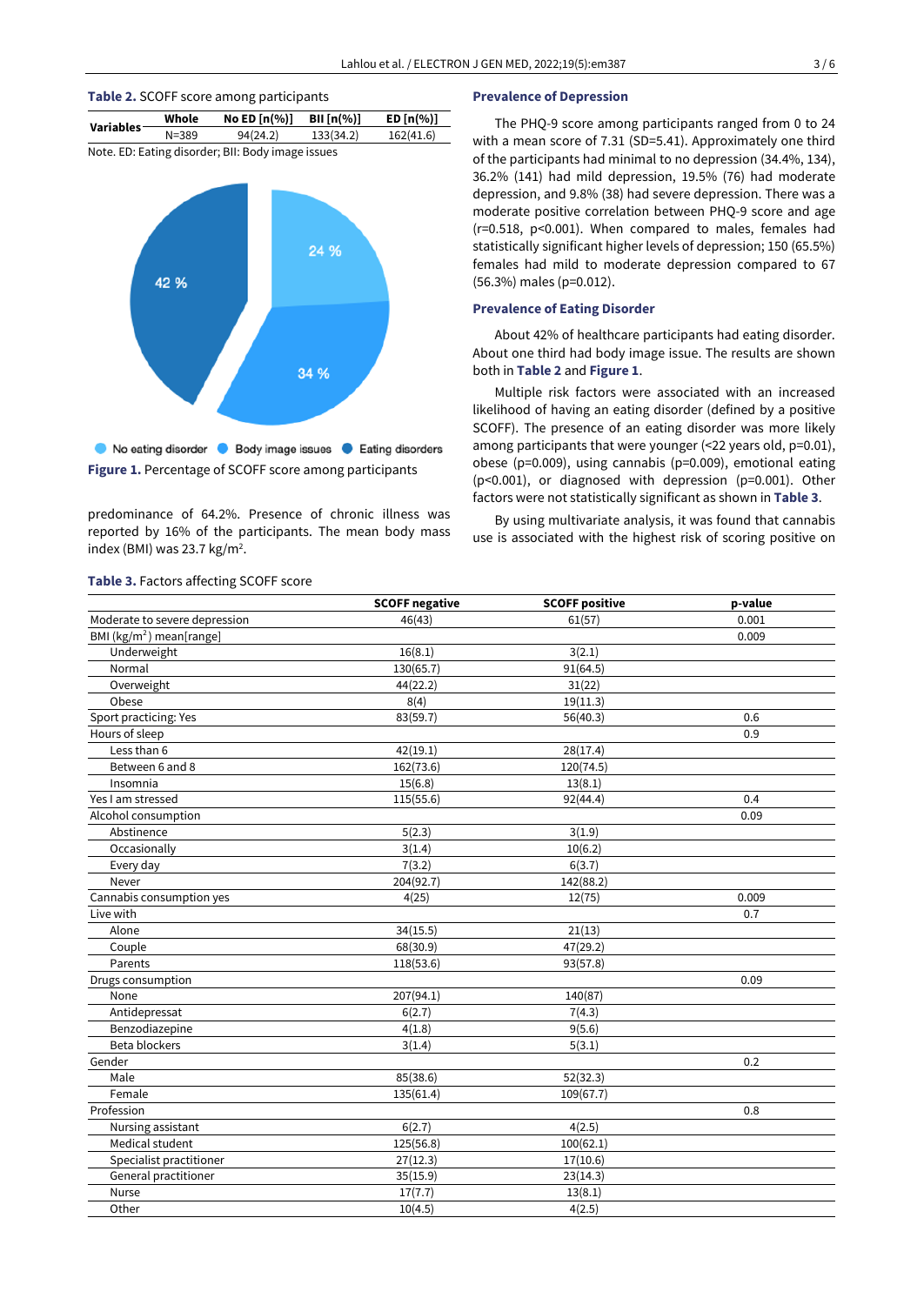**Table 3 (Continued).** Factors affecting SCOFF score

|                                               | <b>SCOFF negative</b> | <b>SCOFF positive</b> | p-value |
|-----------------------------------------------|-----------------------|-----------------------|---------|
| Age years                                     | 24[21-40]             | 22[20-32]             | 0.01    |
| Containment affected the quality of sleep     | 165(55.2)             | 134(44.8)             | 0.054   |
| Eating with frustration or when I am stressed | 61(37.2)              | 103(62.8)             | < 0.001 |
| Snacking                                      |                       |                       | 0.3     |
| Never                                         | 30(13.6)              | 15(9.3)               |         |
| Occasionally                                  | 136(61.8)             | 955(59)               |         |
| Often                                         | 53(24.1)              | 50(31.1)              |         |

**Table 4.** Logistic regression multivariate analysis of factors affecting SCOFF score

|                                                          | OR, adjusted | 95% CI                                     | p-value         |
|----------------------------------------------------------|--------------|--------------------------------------------|-----------------|
| Moderate to severe depression                            | 2, 103       | $1.184 - 3.735$                            | 0.011           |
| Cannabis consumption                                     | 6.1          | 1.21-30.7                                  | 0.028           |
| BMI ( $\text{kg/m}^2$ )                                  |              |                                            | 0.013           |
| Maigre                                                   | 0.012        | $0.001 - 0.183$                            |                 |
| Normal                                                   | 0.302        | $0.09 - 0.95$                              |                 |
| Overweight                                               | 0.39         | $0.122 - 1.23$                             |                 |
| Obese                                                    |              |                                            |                 |
| Eating with frustration or when i am stressed            | 3.091        | 1.81-5.27                                  | < 0.001         |
| Age (years)                                              | 0.973        | 0.949-0.998                                | 0.032           |
| $\cdots$ $\cdots$ $\cdots$ $\cdots$ $\cdots$<br>$\cdots$ | .            | $\cdots$<br>$\sim$ $\sim$ $\sim$<br>------ | $\cdots$<br>- - |

Note. OR: Odds ratio; CI: Confidence interval-moderate to severe depression; BMI: Body mass index; Cannabis consumption(yes-no); Eating with frustration or when stressed; Age by years

SCOFF, with an odds ratio of 6 (CI 1.21-30.7), followed by eating with frustration OR 3 (CI 1.81-5.27) and presence of depression OR 2 (CI 1.184-3.735) as shown in **Table 4**.

# **DISCUSSION**

This study explored the impact of the pandemic on mental health and eating disorders among Moroccan healthcare professionals. When compared to pre-pandemic prevalence rates of depression and eating disorders, our study showed an increase in both among our sample. Prior data portrayed that the prevalence of depression among the general population in Morocco was 13.7%. [18] Additionally, the 2019 global WHO report stated that prevalence rates were 4% for anxiety, 5% for depression, and 9% for eating disorders. Listed prevalence rates prior to the pandemic had been stable for five years [18,19]. Such listed values are lower than the prevalence rates of 29.3% and 42% found in our study for depression and eating disorders, respectively.

The high rates of depression and eating disorders in our study may be secondary to the stress associated with being in direct contact with confirmed coronavirus cases, low mental preparedness and an increase case fatality rate in Morocco. Both physical and psychological distress as well as the lack of contact with family may limit one's ability to cope with the heightened stress. The risk of developing mental health problems in the future such as post-traumatic stress disorderis an additional mental health concern among health professionals [20]. Additionally, it has been demonstrated that restrictions in healthcare facilities as well as food access limitations increases eating disorders among healthcare providers [21].

In our study we demonstrated by univariate and multivariate logistic regression analysis, prior eating disorders, sleeping troubles, stress, and drug misuse to be independent risk factors for eating disorders among healthcare professionals during the pandemic COVID-19.

Despite a prior study portraying that females were higher risk of having an eating disorder, our study did not demonstrate any statistically significant associations between gender and eating disorders [12]. This may be explained by cultural and social behaviors; in the Moroccan tradition, the whole family comes together to eat at the same time. Despite this, our study did demonstrate a greater presence of eating disorders among younger participants. This is in contrast to other studies performed during the pandemic which have reported no significant associations between different ages and eating disorders [12].

As demonstrated in other studies, our study similarly showed that the presence of depression or severe anxiety increased one's risk of having an eating disorder [11,12,20]. Additionally, being obese or underweight increased the chance one would have an eating disorder, which has also been demonstrated in other studies [21,22]. It is possible that perceived body image impacts compensatory eating behaviors. Also, stigma associated with obtaining care for mental health concerns may prevent individuals from reaching out and receiving care.

Substance use, specifically cannabis use, is common among individuals with eating disorders. Our study demonstrated that cannabis use was associated with having an eating disorder(OR 6, 95% CI 1.21-30.7). This may be secondary to cannabis users thinking that marijuana use will decrease their restrictive eating and ameliorate a possible eating disorder. This is supported by an online survey which identified that individuals believe cannabis use will improve their eating disorder symptoms [23,24]. However as suggested in those studies, as well as ours, cannabis use has not demonstrated a decrease in emotional eating behaviors. Such behaviors are concerning given that frequent cannabis use, as well as having an eating disorder, is associated with numerous physical and psychological negative consequences including an increase in mortality [24].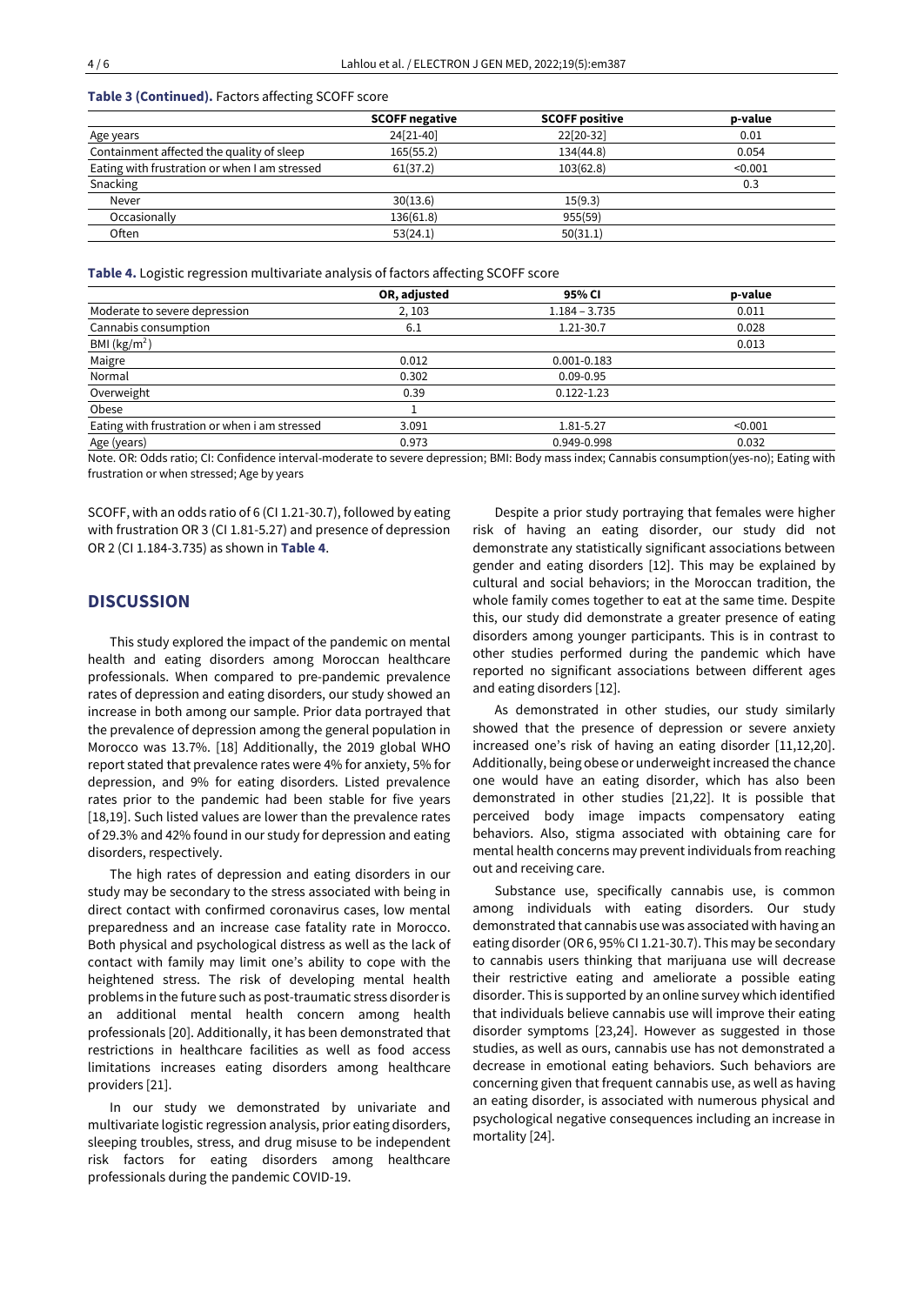## **Limits of the Study**

Bias related to self-reported questionnaires and the use of online recruitment methods. The diverse nature of professions included in our study.

## **CONCLUSION**

Our study portrayed that the pandemic impacted both mental health and eating disorders among a sample of Moroccan health care professionals. Compared to prepandemic prevalence rates, there was an increase in both depression and eating disorders among this sample of health professionals. In order to ensure adequate resources and care for health professionals, a greater effort is required to decrease the stigma associated with obtaining mental health services. Additionally, periodic mental health wellness check-ins and preventative measures are needed.

**Author contributions:** All authors have sufficiently contributed to the study, and agreed with the results and conclusions.

**Funding:** No funding source is reported for this study.

**Ethical statement:** Authors state that the research was performed using an online anonymous survey, and exempt from ethical approval requirement. An Informed consent was received from each participant who volunteered. Data was anonymous, and confidentiality was maintained throughout the research process. Authors further state that they followed the standards of their institutional ethical committee and WMA Helsinki Declaration (with its latest amendments) throughout the study.

**Declaration of interest:** No conflict of interest is declared by authors.

## **REFERENCES**

- 1. Nicholas WSc, Lee GKH, Tan BYQ, et al. A multinational, multicentre study on the psychological outcomes and associated physical symptoms amongst healthcare workers during COVID-19 outbreak. Brain Behav Immun. 2020; 88:559-65. <https://doi.org/10.1016/j.bbi.2020.04.049> PMid:32330593 PMCid:PMC7172854
- 2. The Official Coronavirus Portal in Morocco. Ministry of Public Health. Available at: [http://www.covidmaroc.ma/](http://www.covidmaroc.ma/Pages/SituationCovid.aspx) [Pages/SituationCovid.aspx](http://www.covidmaroc.ma/Pages/SituationCovid.aspx)
- 3. Rajkumar RP. COVID-19 and mental health: A review of the existing literature. Asian J Psychiatr. 2020;52:102066. <https://doi.org/10.1016/j.ajp.2020.102066> PMid:32302935 PMCid:PMC7151415
- 4. Xiao C. A novel approach of consultation on 2019 novel coronavirus (COVID-19)-related psychological and mental problems: Structured letter therapy. Psychiatry Investig. 2020;17(2):175-6. <https://doi.org/10.30773/pi.2020.0047> PMid:32093461 PMCid:PMC7047000
- 5. Pospos S, Young IT, Downs N, et al. Web-based tools and mobile applications to mitigate burnout, depression, and suicidality among healthcare students and professionals: A systematic review. Acad Psychiatry. 2018;42(1):109-20. <https://doi.org/10.1007/s40596-017-0868-0> PMid:29256033 PMCid:PMC5796838
- 6. Shanafelt TD, Hasan O, Dyrbye LN, et al. Changes in burnout and satisfaction with work-life balance in physicians and the general US working population between 2011 and 2014. Mayo Clin Proc. 2015;90(12):1600- 13. <https://doi.org/10.1016/j.mayocp.2015.08.023> PMid: 26653297
- 7. Rossom RC, Coleman KJ, Ahmedani BK, et al. Suicidal ideation reported on the PHQ9 and risk of suicidal behavior across age groups. J Affect Disord. 2017;215:77-84. <https://doi.org/10.1016/j.jad.2017.03.037> PMid:28319695 PMCid:PMC5412508
- 8. Chelieh ML, Kadhum M, Lewis T, et al. Mental health and wellbeing among Moroccan medical students: A descriptive study. Int Rev Psychiatry. 2019;31(7-8):608-12. <https://doi.org/10.1080/09540261.2019.1675276> PMid: 31638439
- 9. Chua SE, Cheung V, Cheung C, et al. Psychological effects of the SARS outbreak in Hong Kong on high-risk health care workers. Can J Psychiatry. 2004;49(6):391-3. [https://doi.org](https://doi.org/10.1177/070674370404900609) [/10.1177/070674370404900609](https://doi.org/10.1177/070674370404900609) PMid:15283534
- 10. Rana W, Mukhtar S, Mukhtar S. Mental health of medical workers in Pakistan during the pandemic COVID-19 outbreak. Asian J Psychiatr. 2020;51:102080. <https://doi.org/10.1016/j.ajp.2020.102080> PMid:32283512 PMCid:PMC7139243
- 11. Tanhan A, Yavuz KF, Young JS, et al. A proposed framework based on literature review of online contextual mental health services to enhance wellbeing and address psychopathology during COVID-1. Electron J Gen Med. 2020;17(6):em254. <https://doi.org/10.29333/ejgm/8316>
- 12. Schafer KM, Lieberman A, Sever AC, Joiner T. Prevalence rates of anxiety, depressive, and eating pathology symptoms between the pre- and peri-COVID-19 eras: A meta-analysis. J Affect Disord. 2022;298(Pt A):364-72. <https://doi.org/10.1016/j.jad.2021.10.115> PMid:34740748 PMCid:PMC8593520
- 13. Bao Y, Sun Y, Meng S, Shi J, Lu L. 2019-nCoV epidemic: Address mental health care to empower society. Lancet. 2020;395(10224):e37-8. [https://doi.org/10.1016/S0140-](https://doi.org/10.1016/S0140-6736(20)30309-3) [6736\(20\)30309-3](https://doi.org/10.1016/S0140-6736(20)30309-3)
- 14. Kocalevent, RD, Hinz A, Brähler E. Standardization of the depression screener patient health questionnaire (PHQ-9) in the general population. Gen Hosp Psychiatry. 2013;35(5):551-5. [https://doi.org/10.1016/j.genhosppsych.](https://doi.org/10.1016/j.genhosppsych.2013.04.006) [2013.04.006](https://doi.org/10.1016/j.genhosppsych.2013.04.006) PMid:23664569
- 15. Arthurs E, Steele RJ, Hudson M, Baron M, Thombs BD, (CSRG) Canadian Scleroderma Research Group. Are scores on English and French versions of the PHQ-9 comparable? An assessment of differential item functioning. PLoS One. 2012;7(12):e52028. [https://doi.org/10.1371/journal.pone.](https://doi.org/10.1371/journal.pone.0052028) [0052028](https://doi.org/10.1371/journal.pone.0052028) PMid:23251676 PMCid:PMC3522629
- 16. Garcia FD, Grigioni S, Allais E, Houy-Durand E, Thibaut F, Déchelotte P. Detection of eating disorders in patients: Validity and reliability of the French version of the SCOFF questionnaire. Clin Nutr. 2011;30(2):178-81. [https://doi.org](https://doi.org/10.1016/j.clnu.2010.09.007) [/10.1016/j.clnu.2010.09.007](https://doi.org/10.1016/j.clnu.2010.09.007) PMid:20971536
- 17. Oneib B, Sabir M, Abda N, Ouanass A. Epidemiological study of the prevalence of depressive disorders in primary health care in Morocco. J Neurosci Rural Pract. 2015;6(4):477-80. <https://doi.org/10.4103/0976-3147.169768> PMid:26752888 PMCid:PMC4692001
- 18. Wang C, Pan R, Wan X, et al. Immediate psychological responses and associated factors during the initial stage of the 2019 coronavirus disease (COVID-19) epidemic among the general population in China. Int J Environ Res Public Health. 2020;17(5):1729. [https://doi.org/10.3390/](https://doi.org/10.3390/ijerph17051729) [ijerph17051729](https://doi.org/10.3390/ijerph17051729) PMid:32155789 PMCid:PMC7084952